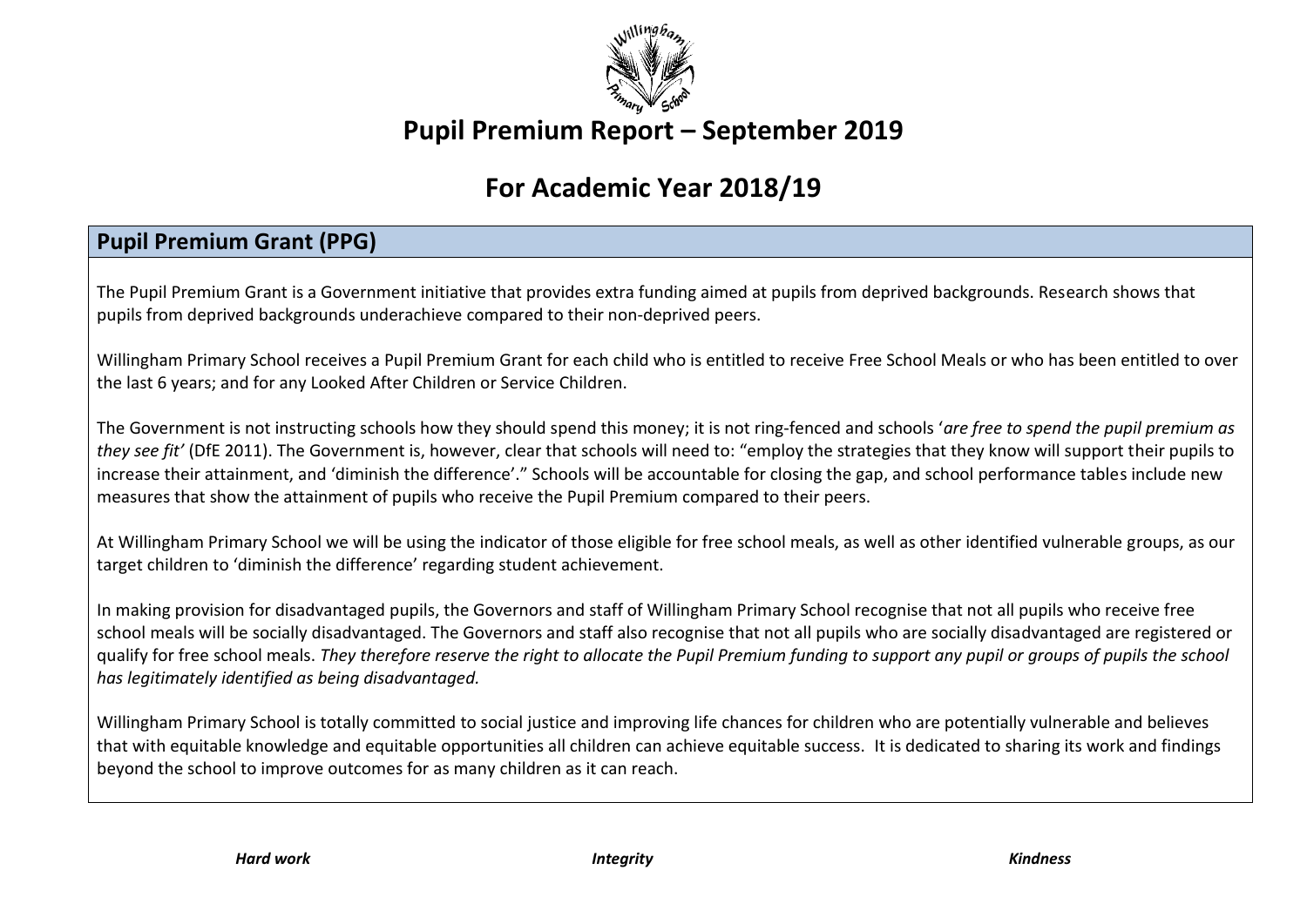### **Context of the School**

Willingham Primary School is a two form entry school with 303 pupils currently on roll. Pupil premium funding represents a small proportion of our overall budget; however, we are committed to providing personalised targeted support to ensure that it is spent to maximum effect for identified pupils.

During the 2018-19 academic year we had 306 children on roll of which 54 pupils, 18% of our school population were eligible for pupil premium.

### **An Overview of Vulnerable Groups at Willingham Primary School**

Willingham Primary School is committed to ensuring all pupils make excellent, progress including those who could be vulnerable.

#### **What are vulnerable groups?**

Vulnerable children are amongst those groups that may need additional support or intervention in order to make optimum progress. Children who have needs, dispositions, aptitudes or circumstances may require particularly perceptive and expert teaching and in some cases, additional support beyond the school.

Willingham Primary School aims to work effectively with every pupil; we support them, to overcome academic or emotional barriers that could prevent optimum progress. We strive to enable all pupils to participate in the full range of activities offered within and beyond the school day, to ensure they have the very best learning experience and make outstanding progress.

Willingham Primary School ensures all staff develop the skills necessary to meet the needs of pupils and families, whose circumstances may make them vulnerable. This, along with good support from external agencies and the Local Authority, helps the school to diminish the difference in the progress pupils are making.

The school works very effectively in partnership with the parents and carers of potentially vulnerable children to help to break down barriers to learning and progress which pupils sometimes encounter.

Pupils for whom the school receives Pupil Premium Funding, those who are disabled and those who have special educational needs currently make variable progress. Willingham Primary School ensures resources are deployed which have a proven impact on raising standards. Provision for this group of pupils is led by Senior Leaders; teachers and teaching assistants are supported with a range of resources aimed at accelerating learning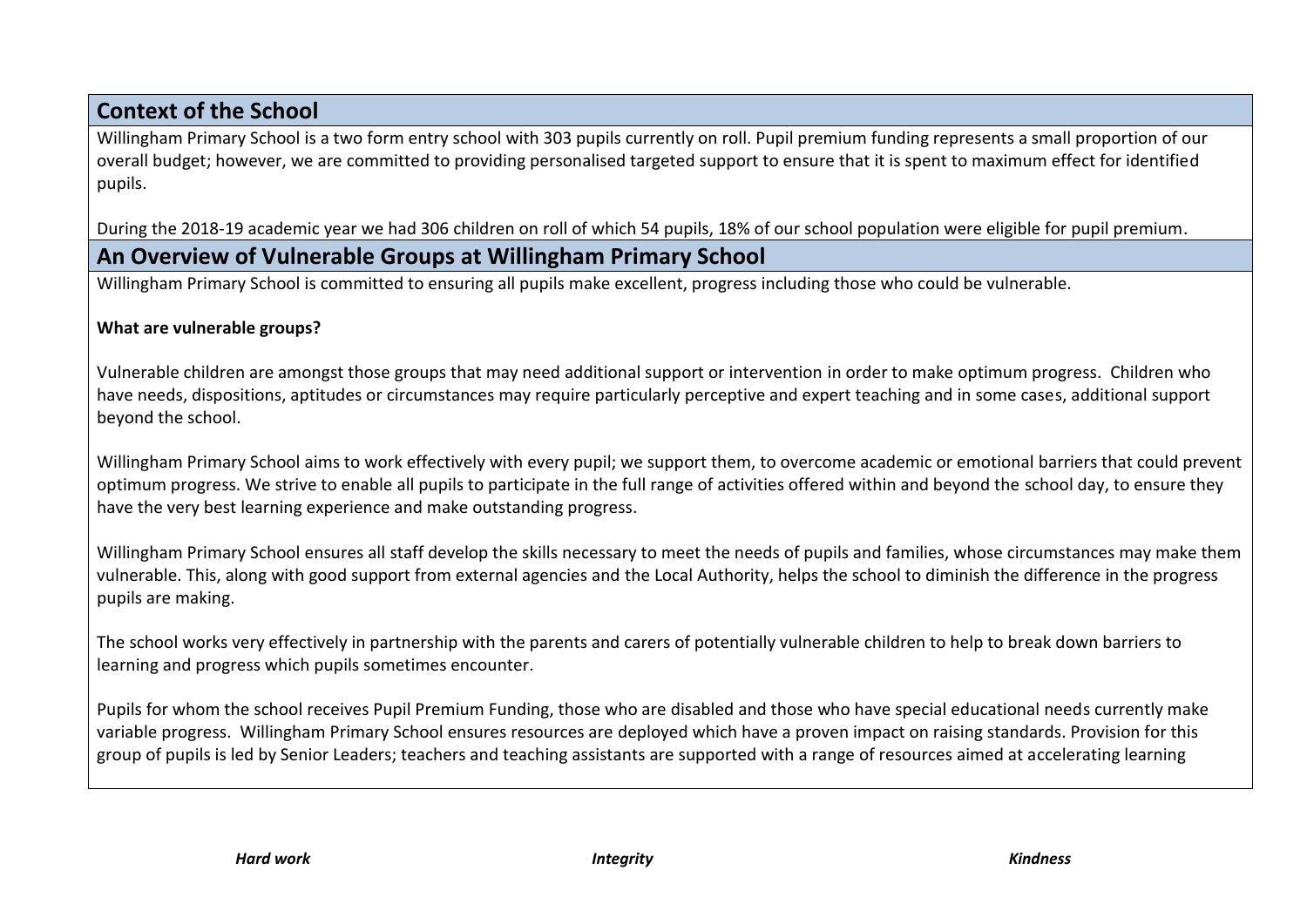Assessment plays an important role in supporting all children and pupil progress meetings ensure that all staff understand where the children are at any given time and in which areas support is needed. Tasks are matched to students' abilities and teachers, teaching assistants are deployed to help pupils by providing appropriate resources, support, encouragement and demonstrating skills that impact learners.

As a school, we are consistently evaluating how individual pupils benefit and progress from provision. This may not always be accessed through data but also from a learning culture of talk and shared professional thoughts and judgements.

As a school, we track all pupils against multiple vulnerabilities. Potentially vulnerable groups form the focus of our termly Pupil Progress Meetings and are tracked carefully to in order that they can receive the appropriate support to make the targeted progress, thereby diminishing the difference in attainment.

We track the attainment and progress of these groups:

- $\triangleright$  Pupils who have special educational needs
- Boys
- $\triangleright$  Girls
- $\triangleright$  Low attaining pupils
- $\triangleright$  High attaining pupils
- $\triangleright$  Pupil Premium Funded pupils
- $\triangleright$  Pupils for whom English is an additional language
- $\triangleright$  Gypsy, Roma and Traveller children
- $\triangleright$  Looked after children
- $\triangleright$  Pupils known to be eligible for free school meals (FSM)
- $\triangleright$  Pupils and their families who receive support via external agencies including through CAF
- $\triangleright$  Pupils whose attendance falls below 95%
- $\triangleright$  Pupils who are persistently late.

Willingham continues diminishing the difference in attainment between Pupil Premium pupils and their peers. We believe school has a fundamental part to play in securing wellbeing, enhancing life chances and realising personal potential. We believe in the social the power of art, music and performance. We want our children to develop a passion for subjects and pupils have an increasing part to play in the school environment and its provision which they help to create.

We have six Golden Rules, all simple rules for a good life. We, as a school, have a good understanding of fairness and inclusion. All staff take part in educational development, courses, SENDCO qualification, NQT Mentor etc., and this also enhances the provision for all children.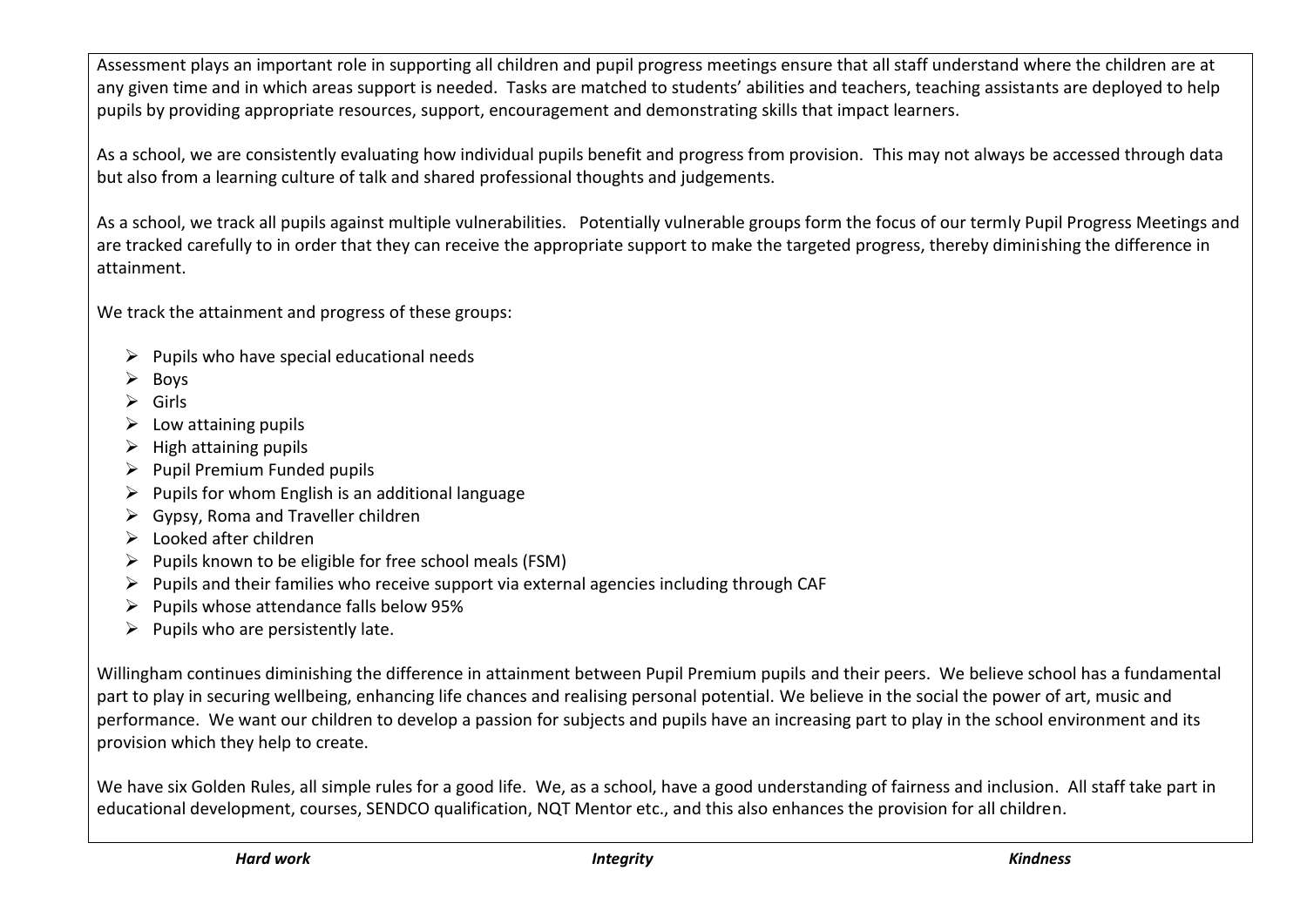We have designated staff within the school, who work with specific families and children to ensure they are supported within and beyond the school. Multi-agency meetings are always attended by school staff and every effort is made to support whole families, where we can, recognising that the learning of children from vulnerable families can be significantly hindered by their basic needs not being fully met. For example, providing free morning Breakfast Club and After School Club for children eligible for Pupil Premium Funding. We have seen significant impact on attendance, engagement and attitude to school and learning, for children to whom we have provided such support.

We, in close liaison with our Parent Teacher Association (Willingham School Association), organise school-based and community events and strive to involve families fully in school life. We organise curriculum events in order that parents and carers can provide effective support for their child's learning.

We recognise how important attendance and punctuality are, if children are to make the progress of which they are capable. We work very hard with pupils and families to ensure this remains a key priority. At Willingham Primary School, we see correlation between absence and persistent lateness and low attainment and slow progress. As a school, we proactively bring together professionals from various agencies and we are relentless in implementing the Local Authority's guidelines.

Diminishing the difference is core to our work and all those working with the children have a level of accountability to develop practice which supports this aim.

## **Main objectives of Pupil Premium Grant provision**

We recognise each pupil as an individual, and as a result, consider that there is no "one size fits all". By identifying individual barriers, our dedicated team of teachers and support staff are committed to meeting the pastoral, social and academic needs of all children within a caring environment. At Willingham Primary School we maintain a culture among all stakeholders, including parents, for high aspirations and ensure our key objectives are:

- $\triangleright$  Diminishing the difference between pupil premium pupils and the rest of the year group.
- $\triangleright$  Ensuring all teaching is at least good for all children.

We will ensure that all our vulnerable pupils have their needs clearly identified by recognising the barriers to learning and we closely monitor and track their progress through school.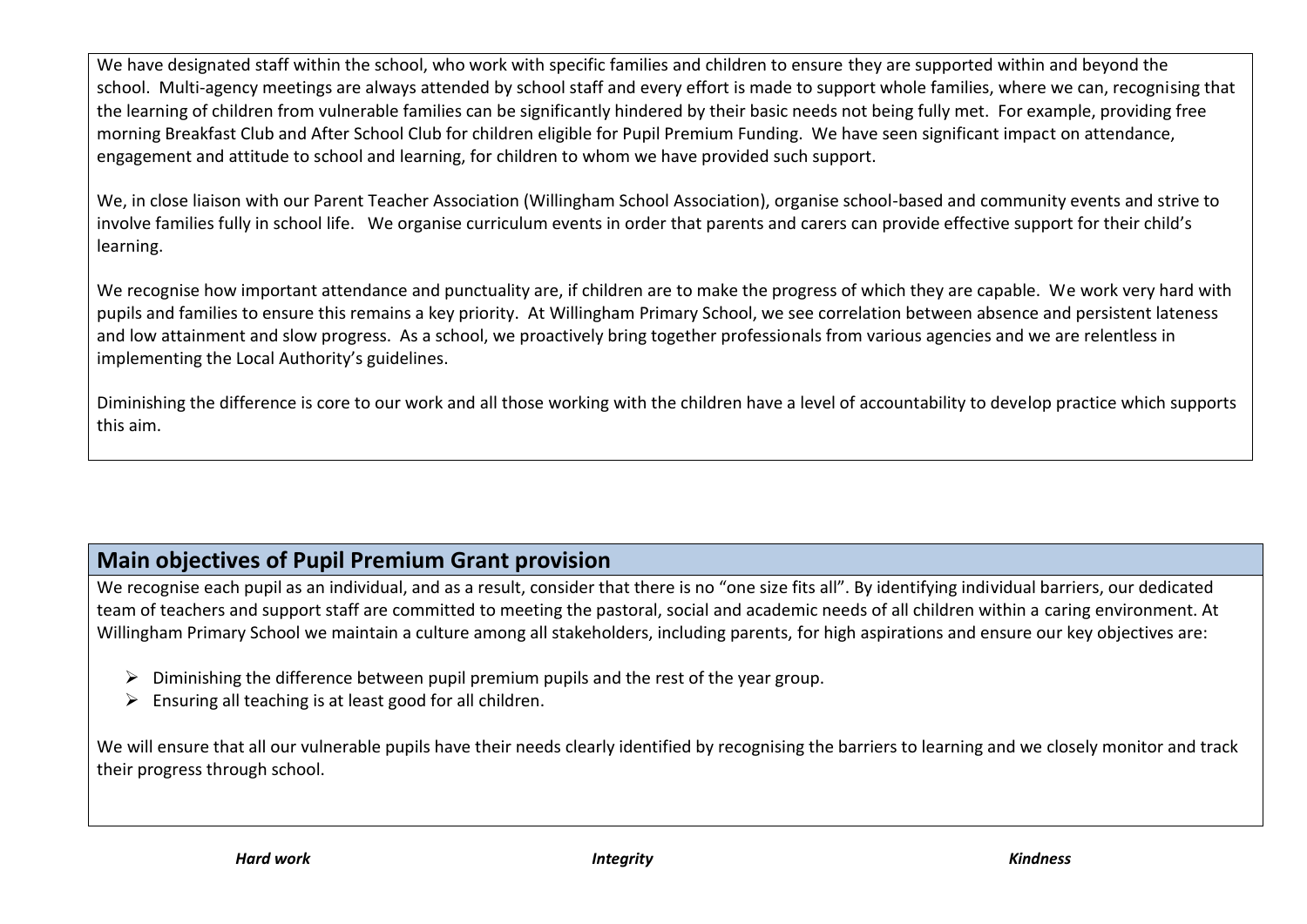The allocation of the Pupil Premium Grant for 2018-2019 has enabled the following interventions/strategies to take place:

- $\triangleright$  To provide emotional and mental health support for pupils.
- ▶ Dedicated time for an Attendance Officer to monitor and manage communication between home and school relating to patterns of absence, supported by the Deputy Headteacher.
- Personalised incentives for 100% attendance for key children and families where this has been an issue, ensuring children's access to teaching and learning.
- $\triangleright$  Booster classes for children in year 6, disproportionately benefitting children where there is less support at home.
- Ensuring a good start and end to the school day by provision of Breakfast Club and After School Club, where needed.
- $\triangleright$  Access to residential trips for older children.
- $\triangleright$  Financial support for other school trips.
- Financial support for extra-curricular activities including 1:1 tuition e.g. peripatetic music lessons for higher attaining Pupil Premium children.
- $\triangleright$  Tuck shop provision for pupil premium children if needed.

### **We aim to:**

- 1. Secure effective teaching and learning for all and to enhance achievement and wellbeing, irrespective of personal circumstances.
- 2. Make a commitment to creating a learning community based on high trust and interdependence with explicit values and a shared language centred on genuine respect and high performance.
- 3. For each of us to be outstanding practitioners in all we do.
- 4. Ensure our school leadership and governors value the quality of teaching and learning as our core purpose. This requires the deployment of time, energy and resources to enhance confidence in the quality of teaching and learning and the focus on achievement.
- 5. Grow leadership that is widely distributed across the school community and works through collective capacity rather than personal status. The focus is on middle leaders whose primary function is to model, monitor and secure effective learning and teaching.
- 6. Ensure that pupils and parents are active partners in the learning process with a direct role in the development of strategies which meet individual needs.
- 7. Secure active collaboration within school and work with other schools and professionals to ensure that the best practices and resources are available and shared with all.
- 8. Underpin all of the above with rigorous and systematic planning, resource management and data-rich strategies to support effective teaching and learning.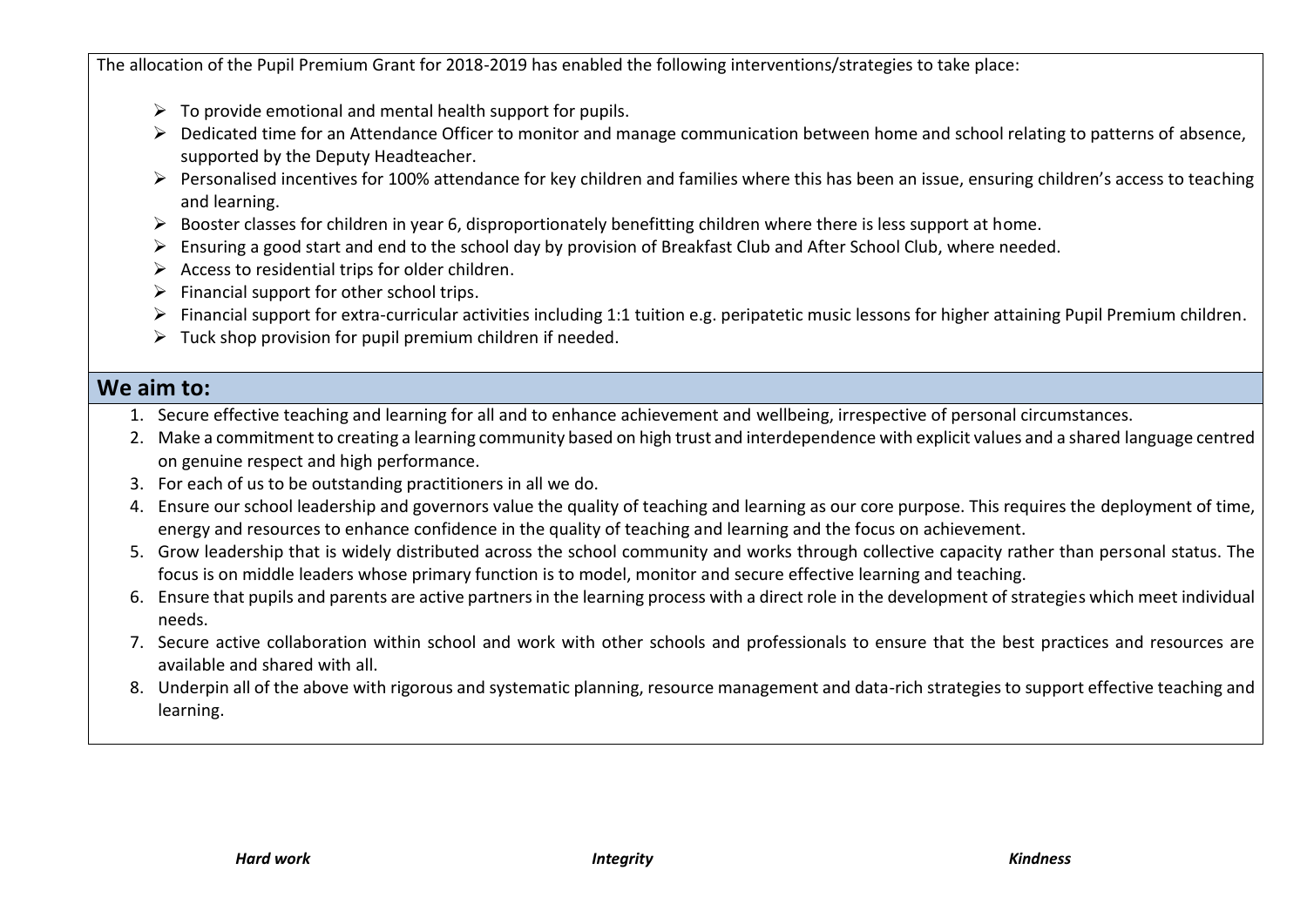### **Principles**

In order to achieve our objectives and aims, all staff incorporate the following key principles.

#### **Raising Aspirations**

At Willingham Primary School we …

- $\triangleright$  Believe in ALL children and set high expectations of all children
- $\triangleright$  Have 'no excuses' for underperformance
- $\triangleright$  Identify barriers and find solutions
- $\triangleright$  Motivate and encourage every child to achieve their best
- $\triangleright$  Celebrate academic and non-academic effort and successes

#### **Know our Pupils**

At Willingham Primary School we ensure that …

- $\triangleright$  All teaching staff and support staff are aware of all pupil premium and other vulnerable children
- $\triangleright$  All staff are aware of the academic, social and emotional needs of our vulnerable children
- $\triangleright$  All teaching staff are involved in the analysis of data so we are fully aware of pupil strengths and required next steps
- $\triangleright$  We track and closely monitor all interventions to ensure they are having the desired outcomes
- $\triangleright$  We match the skills of support staff to maximise impact of interventions
- $\triangleright$  We work in partnership with parents to support children both at school and at home to help every child achieve their potential.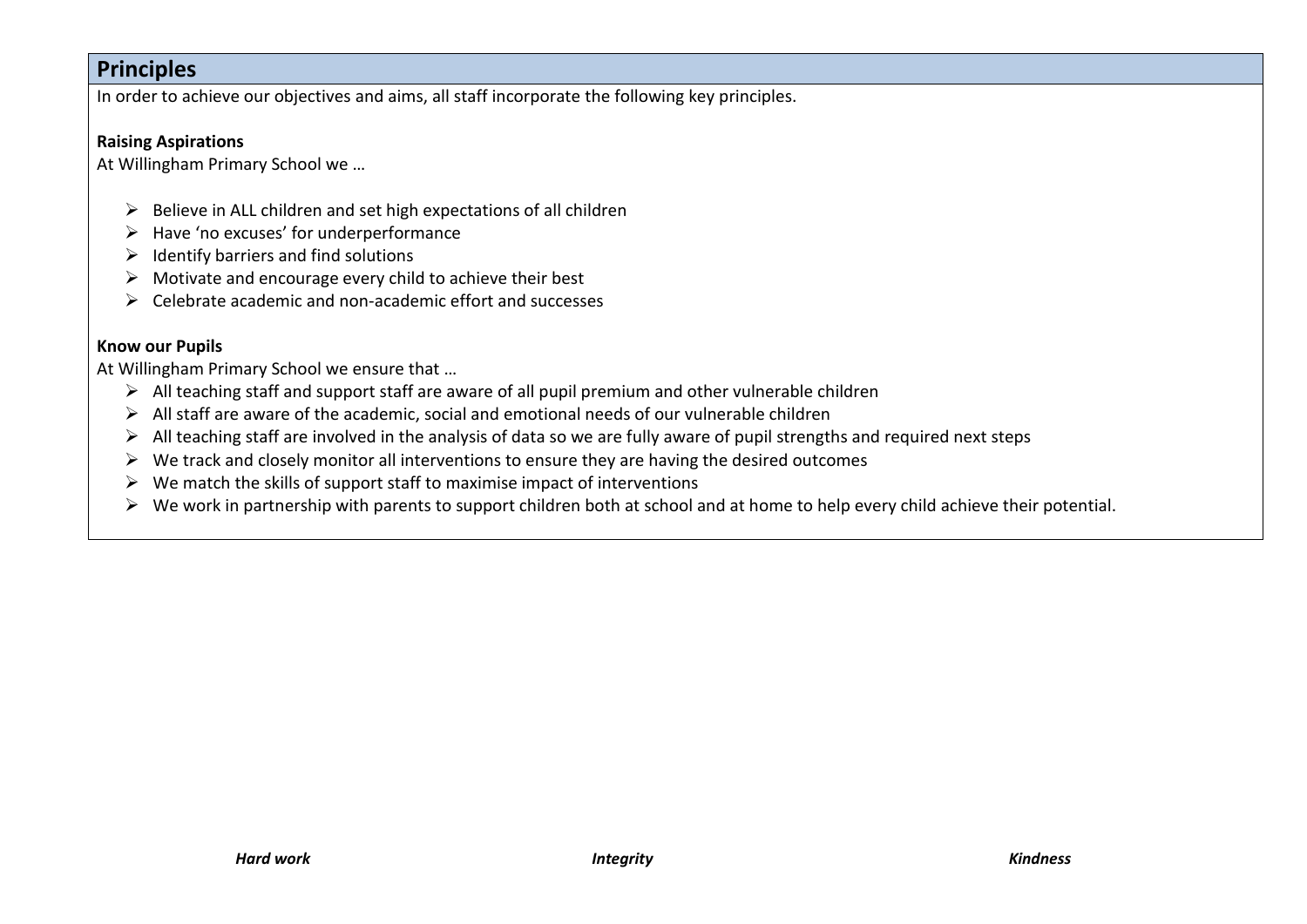## **Pupil Premium Grant received 2018-19 Academic Year**

**Total amount of Pupil Premium Grant received £76,660**

## **Pupil Premium Expenditure and Outcomes 2018-19**

# **September 2018 – July 2019**

| <b>Action</b>                    | Cost    | <b>Objective</b>                          | Impact                                                                                                             |
|----------------------------------|---------|-------------------------------------------|--------------------------------------------------------------------------------------------------------------------|
| To provide emotional and mental  | £19,180 | To enable identified vulnerable pupils to | Over 50% of pupils eligible for pupil premium funding                                                              |
| health support for children with |         | access mainstream education, whilst       | and a further 30+ children with emotional difficulties                                                             |
| high need                        |         | ensuring that others can learn safely.    | were seen and supported by our Emotional Support<br>Assistants.                                                    |
|                                  |         |                                           | For some pupils, profound changes in their ability to                                                              |
|                                  |         |                                           | self-regulate and focus on their learning was seen.                                                                |
|                                  |         |                                           | Evidence of re-engagement in classroom by pupils and<br>improvements in self-confidence were noted by<br>teachers. |
|                                  |         |                                           |                                                                                                                    |
|                                  |         |                                           | Lunchtime provision was made for children who                                                                      |
|                                  |         |                                           | needed a quiet space to ensure a peaceful, happy lunch                                                             |
|                                  |         |                                           | break.                                                                                                             |
|                                  |         |                                           | The support ensured that teachers were able to                                                                     |
|                                  |         |                                           | continue with lessons and the children with higher                                                                 |
|                                  |         |                                           | needs could be given alternative provision, therefore                                                              |
|                                  |         |                                           | continuing to access their education.                                                                              |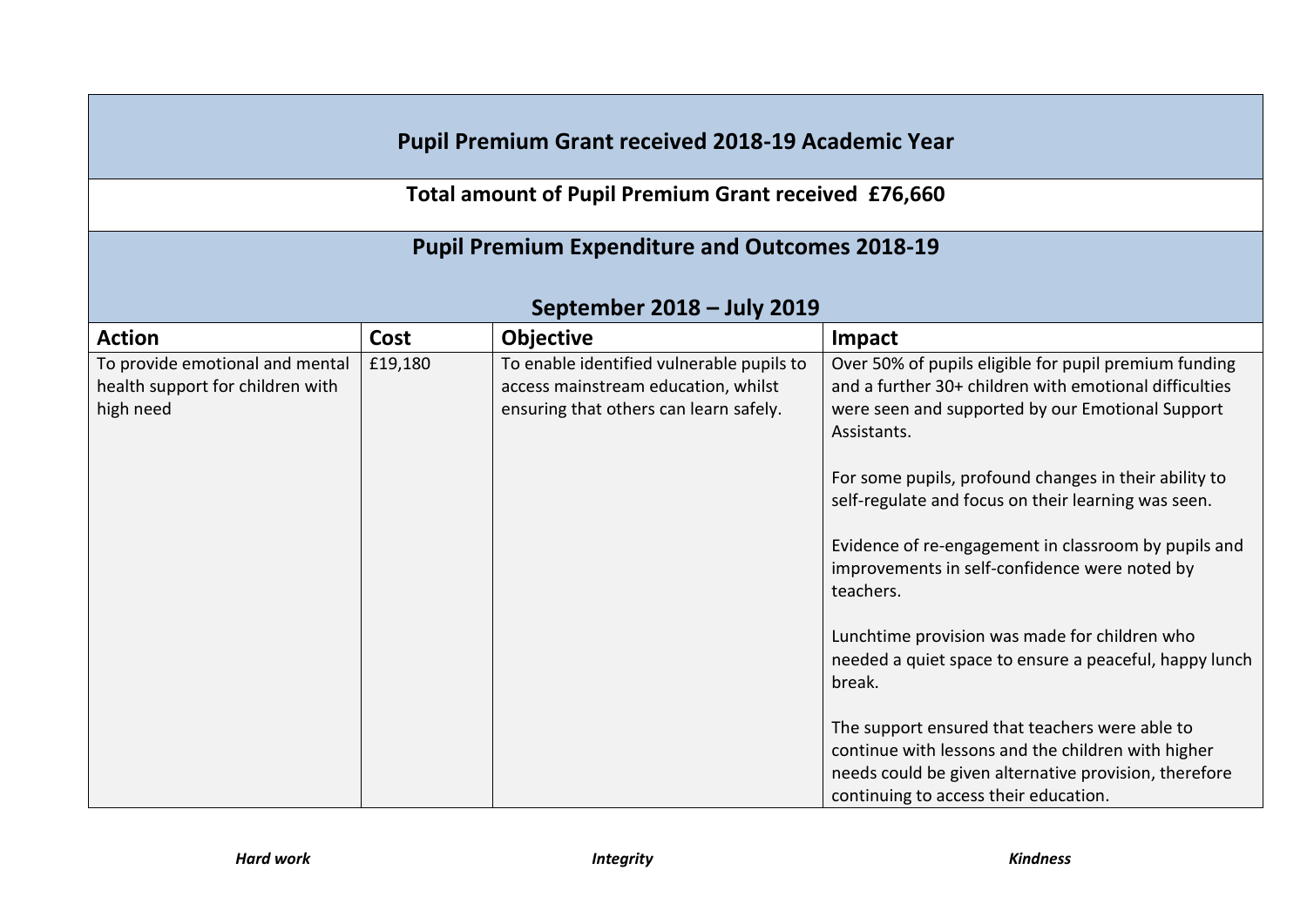| To provide 1:1 teaching assistant<br>support for identified pupils with<br>high levels of need.                                                          | £37,209 | To enable identified vulnerable pupils to<br>access mainstream education, whilst<br>ensuring others can learn safely.                                       | Pupils were enabled to make progress in their learning.<br>Various Pupil Premium children, without Educational,<br>Health and Care plans, experienced a range of<br>difficulties in school. By providing them with 1:1<br>support in class, these children were able to access the<br>learning, and behaviours were managed quickly<br>facilitating a calmer and more focussed classroom. The<br>support ensured that teachers were able to continue                                                                |
|----------------------------------------------------------------------------------------------------------------------------------------------------------|---------|-------------------------------------------------------------------------------------------------------------------------------------------------------------|---------------------------------------------------------------------------------------------------------------------------------------------------------------------------------------------------------------------------------------------------------------------------------------------------------------------------------------------------------------------------------------------------------------------------------------------------------------------------------------------------------------------|
|                                                                                                                                                          |         |                                                                                                                                                             | with lessons and the children with higher needs could<br>be given alternative provision, therefore continuing to<br>access their education.                                                                                                                                                                                                                                                                                                                                                                         |
| <b>Employment of Attendance</b><br>Officer to actively manage the<br>absence of disadvantaged pupils<br>to improve their attendance rate<br>from 2018/19 | £5,725  | To raise attendance of disadvantaged<br>pupils so that average attendance for<br>this group is equal to or above 90%.                                       | Proactive work between the Attendance Officer and<br>Deputy Head has enabled patterns of low attendance<br>to be picked up quickly and support offered at an early<br>stage, including providing support and incentives (such<br>as certificates for individual children and rewards of<br>books)<br>Pupil Premium attendance for 2018/19 is 93.3%, an<br>increase of 1.7% from 2017/18.<br>The number of Pupil Premium children who are<br>Persistent Absentees has reduced from 13 in 2017/18<br>to 5 in 2018/19. |
| Year 6 Booster Classes                                                                                                                                   | £1,920  | To provide additional support to children<br>in the lead up to SATs tests.                                                                                  | Groups included PPF children, giving them additional<br>small group support to ensure that they had the best<br>chance of achieving.                                                                                                                                                                                                                                                                                                                                                                                |
| Financial support for residential<br>trips and subsidising donations<br>towards costs of school trips.                                                   | £800    | To ensure that those vulnerable pupils<br>with relatively limited enrichment<br>opportunities are offered rich,<br>stimulating and challenging experiences. | Pupils' improved engagement in their learning and<br>heightened sense of 'belonging' and having a stake in<br>the school experience and their own education.<br>Evidence of increased confidence and sense of<br>belonging seen. Reduced 'difference' in experiences for<br>PPF children and their peers. Contributions were<br>provided for 5 children.                                                                                                                                                            |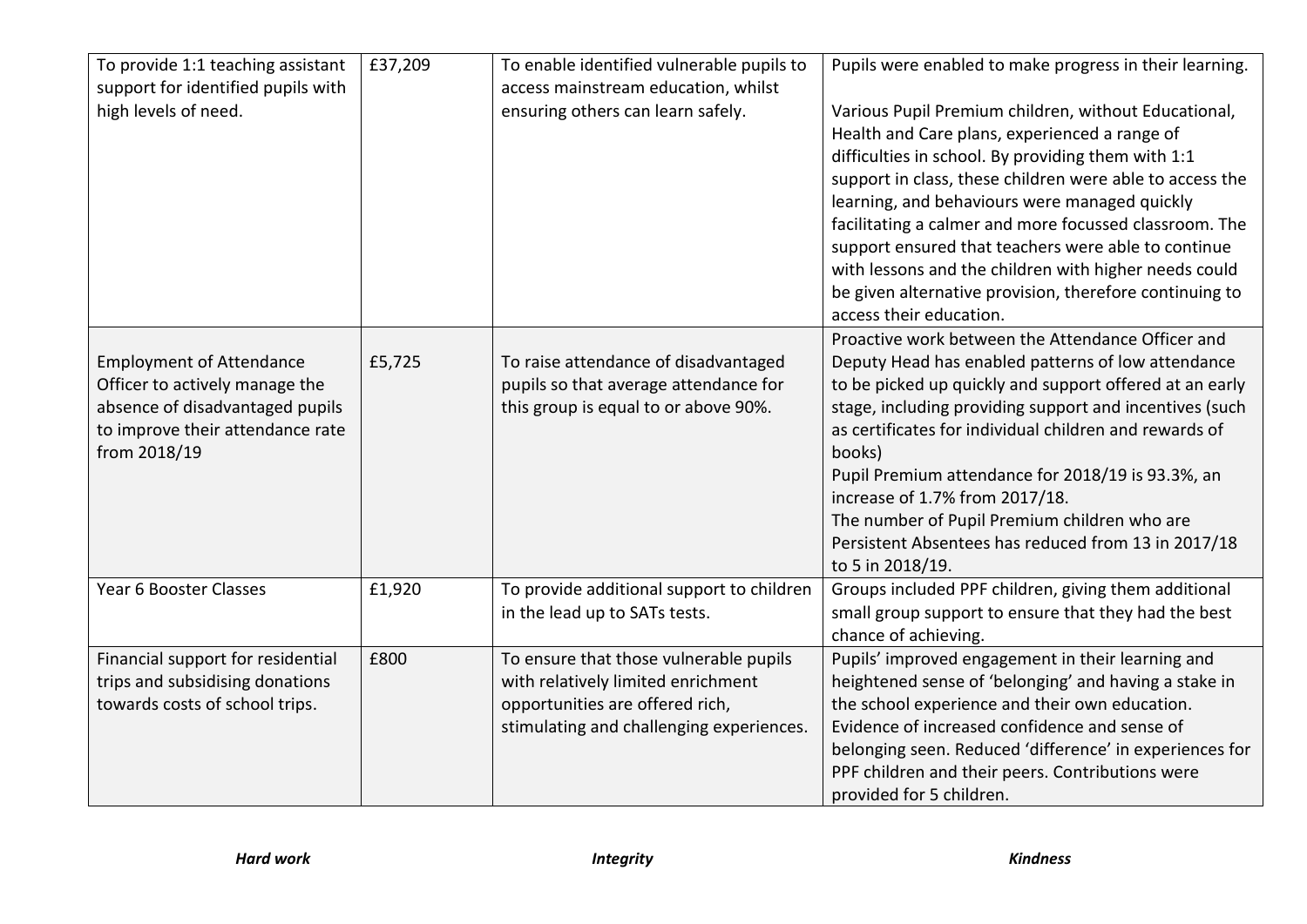| Financial support for 1:1 extra-<br>curricular activities including<br>peripatetic music lessons, sports<br>clubs | £1,214 | To provide enrichment opportunities in<br>order to ensure a broad range of<br>educational opportunities, and to further<br>support the development of the whole<br>child, including their sense of self-worth<br>and self-esteem.                                                                                                                                                                                                                                                                     | Increased confidence and a new dimension to the<br>learning experience at school. Six children were able to<br>participate in clubs /music lessons that they would not<br>have been otherwise able to attend, due to lack of<br>funds.<br>Growing confidence and self-belief to perform in front<br>of an audience. |
|-------------------------------------------------------------------------------------------------------------------|--------|-------------------------------------------------------------------------------------------------------------------------------------------------------------------------------------------------------------------------------------------------------------------------------------------------------------------------------------------------------------------------------------------------------------------------------------------------------------------------------------------------------|---------------------------------------------------------------------------------------------------------------------------------------------------------------------------------------------------------------------------------------------------------------------------------------------------------------------|
| Tuck shop provision for all KS2<br>Pupil Premium children if<br>needed.                                           | £148   | To ensure that all disadvantaged<br>children's basic welfare needs are met,<br>recognising the significant adverse<br>consequence of hunger on a child's<br>ability to learn.                                                                                                                                                                                                                                                                                                                         | Pupils have their basic needs met, receive a nutritious<br>mid-morning snack, thereby boosting levels of<br>concentration in the class, diminishing disruptive,<br>disengaged behaviour. Teachers report improvements<br>in behaviour.                                                                              |
| Places at Breakfast Club and After<br>School club provision                                                       | £2,300 | To ensure that all disadvantaged pupils<br>have the option to receive breakfast in a<br>calm and enjoyable setting as well as<br>high quality after school care. To ensure<br>that parents have the option to work for<br>longer hours, should the need arise.<br>Pupils begin their day of learning<br>purposely and calmly. As a result, the<br>climate of learning is improving.<br>The After School Club provides a safe<br>and homely place in which children relax<br>and socialise with peers. | Parents have an option to work longer hours as<br>children can be looked after at school from 7.45am-<br>6pm.<br>Qualitative observations show that there is a significant<br>improvement seen in children's self-esteem and<br>willingness to socialise with others.                                               |
| Professional development<br>supporting disadvantaged pupils<br>for Head & Deputy Head                             | £280   | To see best practice in disadvantaged<br>provision.                                                                                                                                                                                                                                                                                                                                                                                                                                                   | A new pupil premium strategy has been written and<br>reviewed. The behaviour curriculum has been re-<br>written. Re-write of the schools Mission Statement,<br>Values and Drivers.                                                                                                                                  |
| Professional development for<br>teachers, reading materials<br>bought for all teachers.                           | £360   | To ensure teachers understand the basic<br>principles of cognitive psychology and<br>classroom strategies.                                                                                                                                                                                                                                                                                                                                                                                            | Teaching methods across the school have<br>fundamentally changed and greater focus is evident on<br>supporting all pupils' attention and to support the<br>acquisition and retention of knowledge for all pupils,<br>particularly the disadvantaged.                                                                |